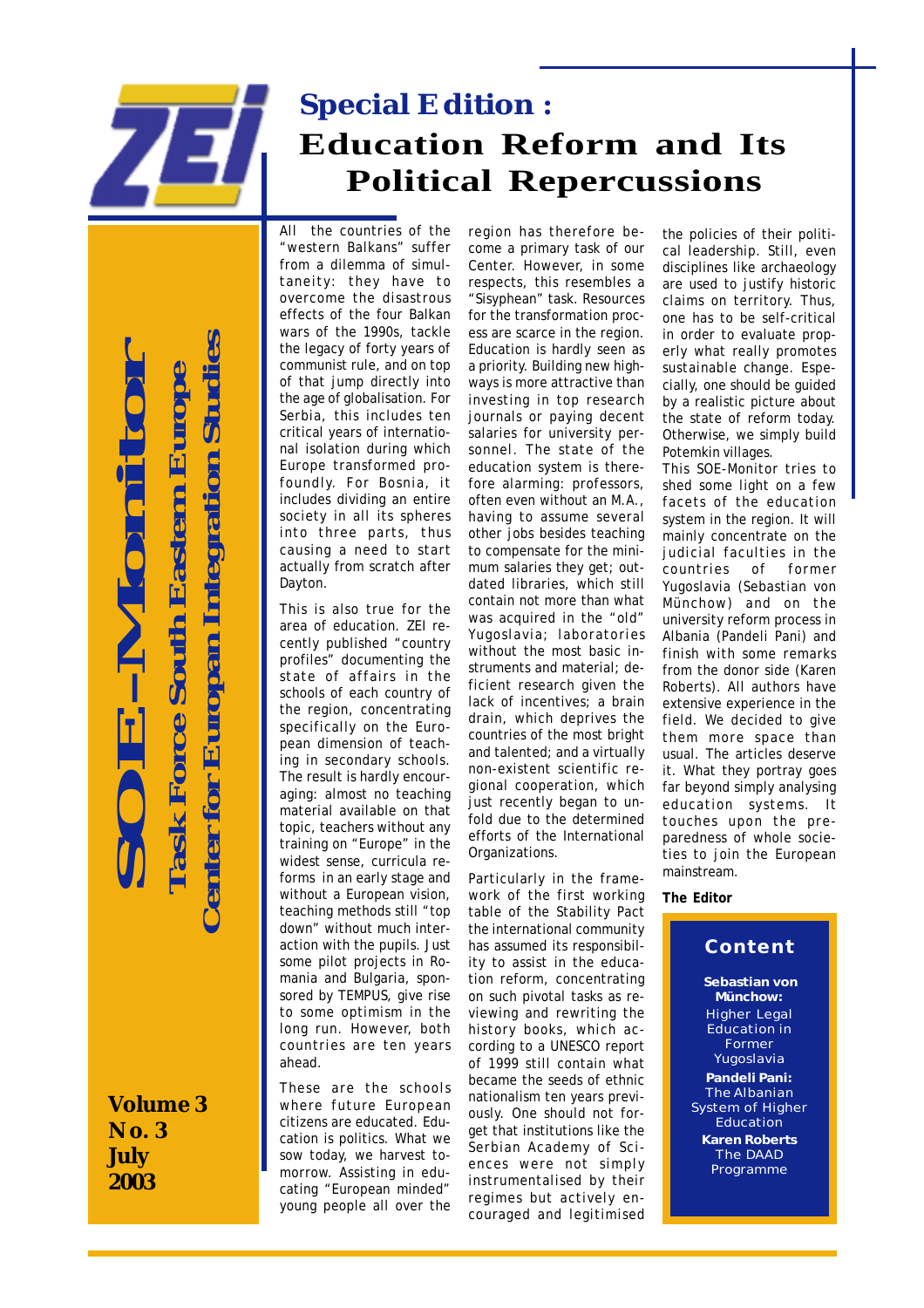# **Higher Legal Education in the Successor States and Territories of Former Yugoslavia. An Obstacle to the Promotion of Rule of Law in the Western Balkans**

#### **1. Introduction**

The progress of judicial reforms in most of the successor states and territories of former Yugoslavia is reported of to be of slow and difficult character.1 Studies criticise the lack of independent judges in Bosnia, unskilled public prosecutors in Kosovo or entire lawless areas within Macedonia. The essence of the rule of law is more or less evident. Scholars, international advisors and mission staff members classify this absence as a serious obstacle for the creation of a sustainable peace in the "Western Balkans".

Often the stagnation of the legal transformation process is explained with ethnic gaps, clan structures or an incoherent international policy for the region. Meanwhile, some voices underline that native legal professionals often lack the necessary background to apply local law. However, a closer look into the higher legal education in former Yugoslav law schools is rare. This paper shall demonstrate that the current status of legal education may hamper young citizens to become acquainted with the rule of law. It alleges that regional legal education will hardly provide societies with a judicial elite, which will contribute to a democratic society based on rule of law. On the contrary: A lot of law schools direct graduates to corruption, abuse of power, misconduct in office, incompetence and ethnic discrimination.

The article concentrates on the conditions observed in Bosnia-Hercegovina and Kosovo between 1998 and 2002. It also includes that Croatia, Serbia, Macedonia and Montenegro evince similar findings and thus match the conditions found in Kosovo and Bosnia.

#### **2. The Bologna Declaration for a "Europe of Knowledge" vs. the former scheme of legal education**

International agencies dealing with higher education reform base their efforts on the Bologna Declaration from 1999. This Declaration calls for a partnership between the academic world and a society on the basis of tolerance and active civic engagement. With a view on Eastern and South-Eastern Europe, Bologna also seeks to overcome academic isolation. To implement these rather ambitious goals, the Declaration suggests a few tools. It generally calls for an increase in the level of quality and effectiveness of higher education. In order to achieve comparable degrees and methods, universities offer two cycles: A Bachelor degree shall be obtained after three years of studies. Successful post-graduate students will be rewarded with a Masters degree after an additional two years. Another concrete plea can be seen in the desired proportion between obligatory and optional courses (40 - 60 per cent).

The former higher legal education scheme of the Socialist Federal Republic of Yugoslavia foresaw regular studies composed of four academic years. Graduates were rewarded with the title of a "Jurist". It allowed access to all sorts of legal professions. In almost all places this scheme is still in place. However, students need to study more than seven years to finish their university education. Those who intend to continue specialised research may subscribe for a post-graduate cycle which rewards graduates with the title of a "Master of Sciences". Finally, the "Doctor" title is the highest achievable academic degree. Often, this degree is obtained by candidates at the age of around 50. Most current students are part of the four-year program. Approximately 40 graduates leave law schools per year. This number has to be seen in relation with around 400 students who start their studies every October. Unfortunately, graduates often tend to emigrate from their countries of origin. It is in any case questionable if the remaining human resources are prepared to contribute to their local judiciary.

#### **3. "On the ground": students, teachers and faculty administration**

Access to all kinds of education related services are provided mostly according to financial contribution. For instance, yearly tuition fees may rise up to 400 EURO. This amount is certainly out of proportion considering the low average income. In some cases, students seeking to enrol in the first year, the amount may be even higher due to its career guiding character. Sometimes, young aspirants fail to pass dubious entry tests (e.g. "On what date did Italy sign its capitulation in the Second World War"?).

Then, financial transactions may help to bypass bad results. The postgraduate cycle is another field of mysterious financial management. Enquired to provide bookkeeping, the administration in Pristina was unable to prove the whereabouts of countless fees students were asked to pay for tests, tuition and thesis reviews. Mysterious additional charges may even be required for attending special courses. Disturbing enough, this may also take place if foreign guest lecturers are financed from international budgets as it was recently reported from Serbia.

The average student concentrates on a minimum to pass exams. Autonomous learning such as Internet research, foreign languages, etc. are not popular. When being interviewed why motivation is low, students tend to give the expected answers commonly known in the region: lack of future job opportunities or political insecurity. In parallel, it seems that the true roots of frustration and lethargy lies deeper than a first glance analysis may explain. In accordance with regional customs teachers are worshipped on official events. They enjoy the appreciation for academic title-holders, which can be often observed in South-Eastern Europe.



 $\overline{s}$ . von Münchow (centre) with his former *colleagues of the Kosovo Law Centre*

However, these rituals can only pretend a unity between students and professors. Behind the curtains, complaints are being made that faculty teachers and administrators could be blamed for the general level of frustration and desire for migration. Young voices request deep changes to ensure that motivation for serious law studies returns to the faculties. Hence, it is worthwhile to glimpse at local teaching style, curricula, syllabi, faculty management and the student-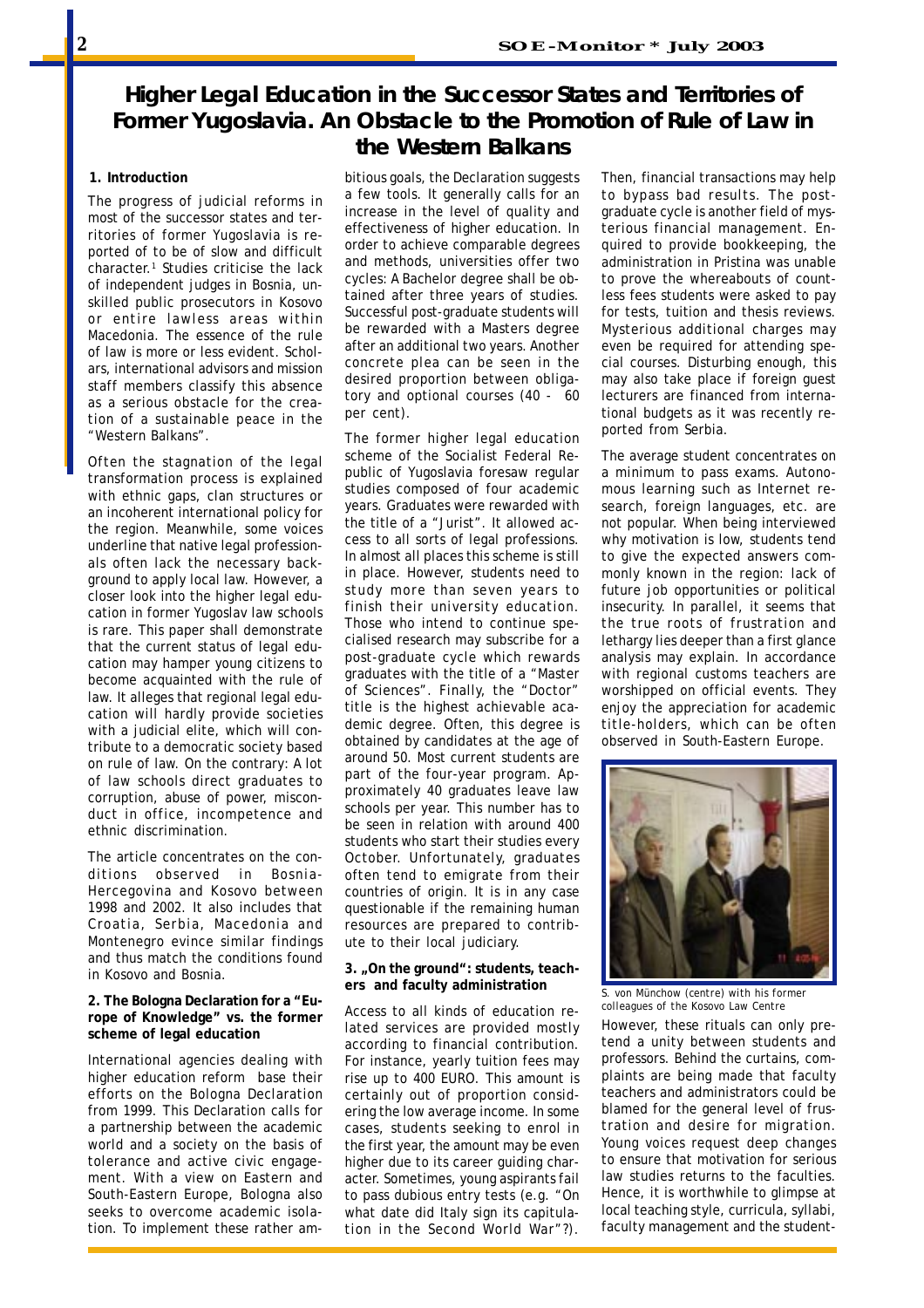#### teacher relationship.

Firstly, the teaching style often hardly allows anticipating legal background. Frequently, teachers read from books. Sometimes they prefer the works they have published. The lecture may occur in endless monologues without discussion or time for questions and answers. Students do not learn to approach legal problems through common judicial techniques.

Secondly, as far as content is concerned, courses often refer to old Yugoslav law. It can still be observed that programs are overloaded with historical subjects such as History of State, History of Constitution, History of Law, etc. Some curricula contain subjects unrelated to the discipline of law. At least most faculties gave up on former socialist courses like national defence or civic education. Introducing new content, Bologna requires changing "from supply to demand". It urges higher education institutions to offer a content, which satisfies current scientific need rather than what teachers wish to offer. Even though introducing new courses such as E-commerce, negotiation techniques, media law, environmental law, etc. challenges European law schools as well, they simply cannot be implemented in most law schools in Bosnia, Serbia, Macedonia or Kosovo. Transformation is also hard in the international law field. Although many international covenants were signed by the Yugoslav successor states and lots of laws were redrafted under international influence since the 1990´s, most syllabi do not reflect these changes. This is especially crucial for Human Rights and Humanitarian Law, as well as European Law or International Business Law. In consequence, what can be spotted with stressed legal local practitioners is caused by the faculties.

A look into academic research does not paint a more optimistic picture. Although works are impressing by volume, they often lack neutral research quality. Ph.D. works, for instance, reflect the political mainstream. While Albanian Kosovar researchers write on subjects such as self-determination, their Serbian mates focus on the nonalteration of internationally recognised borders.

Thirdly, the current administration of faculties does not provide the needed student-oriented service. When entering faculty buildings after 15:00 hours, it can be noticed that teachers are gone, libraries are closed, and computer rooms are locked. In addition, outside factors such as extreme heat or cold weather seem to be welcome in order to shut down the operations completely. Although international agencies offer help to overcome these obstacles, this is sometimes rejected. A striking example can be seen in a donated generator for the Prishtina law faculty. Some weeks after its installation, it remained unused, because there was no petrol tank and petrol. It would have supplied the buildings with heat and light until 18.00 hours.

Besides these rather visible obstacles, students face a general climate of disrespect by their teachers. Verbal comments such as calling undergraduates "cattle" do not head to penal or disciplinary consequences. Reactions in form of civil unrest are also uncommon. Student union representatives do not formulate a strategy to improve communication. They provide regular comments such as "This is the Balkans – there is nothing we can do!" or "It is not in our tradition to question leadership".



This helpless attitude certainly does not foster the implementation of sustainable reforms. Sometimes, students even recommend keeping a low profile while at the faculty. They tend to hope that once the educational part is completed, forthcoming positions will allow a similar approach to manifest unlimited power. They know that some professors managed to enroll their children in western universities. This raises the level of frustration on the one hand. On the other hand, they admit a certain understanding for those teachers by stating that they would not act differently if they would have the same options. This serves to display the obvious threat to sustainable development. It seems that centuries of Balkan cycles of oppression and revenge are hardly to be broken up. Plus, the bad features of socialist heritage of the past four decades are deeply rooted in the social sciences

sector. The prior privileges of social reputation, tolerated low work ethics, power to influence careers, etc. are today endangered. International efforts have to understand that maintaining privileges may lead to nothing than lip service when it comes to face necessary legal education reforms. Sometimes, an unrealistic local selfanalysis worsens the simple understanding for basic transformation needs. It could even lead to open obstruction of cooperation with the academic world outside.

For instance, in most European countries student exchange programs are appreciated and supported by various programs. Recently, the European Credit Transfer System (ECTS) was launched to make exchange of young talent as easy as possible. In some law faculties of former Yugoslavia exchange programs are perceived as a threat. Students who return to their home law schools may have obtained knowledge and impressions of effective and open-minded legal studies. They are the ones who potentially question local conditions. Hence, it was not surprising when Prishtina law teachers ordered returnees to provide certificates that the quality of courses in the Netherlands can rival with Kosovo's standards of lesson content!

Finally, another example is the will to cement former power structures. The former Yugoslav scheme did not envisage optional courses and thus contradicts one of Bologna's goals. In consequence, western Balkan law schools launched debates about where the programs could be shortened and what lectures should be classified as optional or obligatory. From an outside look, discussions are around scientific lines of argumentation. However, a closer look may dismantle the true motivation of resistance to draft new curricula. Individual teachers may have their hidden agenda to argue against optional courses and insist on keeping their lectures as obligatory. Losing lectures does not only lead to a loss of reputation and power; it also touches a sensitive question: Since courses are to be completed by passing exams, the question of reform is also combined with the efforts to introduce a new exam system.

#### **4. The exam system**

Exam-relevant content derives from the sources cited by professors during lectures. Often, teachers recommend their works to prepare for exams. In some cases students are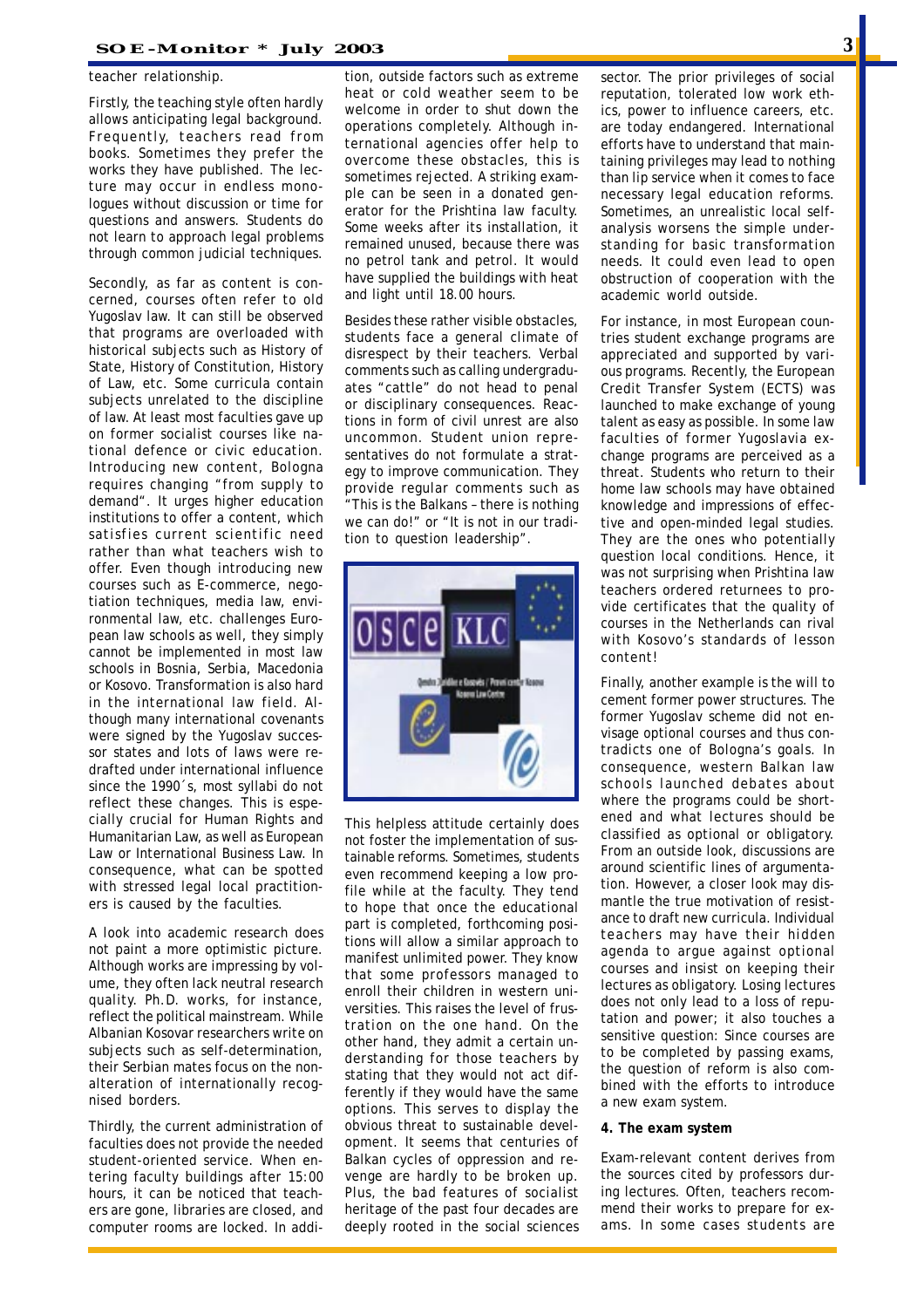forced to purchase their books and submit them to the professor. He marks the book to prevent students from paying for only one manuscript and copying it for their classmates. Some authors started to publish former works of other writers in the new western Balkan languages ("Croatian", "Bosnian", or old Serbo-Croatian works are printed in Albanian language). Often they simply copy what an author wrote in another successor state. These violations of intellectual property are hardly to be detected due to the new borders. Only internationally financed translations may prove that content from the 1970s and 1980s ignores international legal trends. Hence, students are forced to study books, for example on European Law, which do not refer to Maastricht or Amsterdam because they date from the end of the 1980s.



*Students of the Kosovo Law Faculty*

All subjects need to be passed successfully to enrol in the next academic year. Around six oral "exam days" are scheduled per year. They are indefinitely repeatable. Students need to pay varying admission fees for each try. Mostly, oral exams refer to pre-war legislation. Sometimes, they are rather unspecific and more of general character ("What is the difference between Public International Law and International Private Law?"). Again, exams do not prepare students to argue judicial cases involving methodology. Often, candidates have to refer to Roman Law principles to answer questions. Questions are usually formulated in accordance with the teacher's publication. In Kosovo, a candidate was once even asked to tell the number of chapters in the author's publication. It is unnecessary to question the pedagogic purpose of this testing system. The most striking character seems to be to de-link examining from applicable law, which again preconditions local legal staff that is underequipped in case-solving.

Besides examination methods, rumours of certain amounts per subject, faculty and teacher spread around the region. It can be indeed noticed that some professors show a flexible attitude to arrange individual examinations to ensure discretion. However, the level of shame and complicity has so far prevented successful investigation against potential perpetrators. Additionally, cases of sexual abuse did not lead to criminal persecution because female students preferred to withdraw their complaints.

**5. The International Community vs. Southeast European Law Faculties**

In sum, most of the Law Faculties in the successor states and territories of former Yugoslavia are behind current requirements of effective, modern administration and innovative teaching and learning. Many concrete attempts to reform content, teaching style and exam methods were made ever since the middle of the 1990s. Whereas Slovenia's old ties with Austria could be quickly revitalized and led the country's academic institutions to easily rival with West European Universities, other law schools faced rather multilateral initiatives to overcome above-mentioned conditions. The most extreme form of international intervention experience was Pristhina's law school when it was administered by the United Nations from 1999 to 2002. Between these extreme poles of Slovenia's quickly recovered education and Kosovo's situation, various forms of academic reconstruction programs took and take place for faculties in Bosnia, Croatia or Serbia. Due to the different political, social and economic situation initiatives do vary. They had to respect the sovereignty of the institutions and base on the voluntary cooperation with the faculty's leaderships.

Accepting with the power structures since the middle of 1992, the international community may ask itself whether attempts to reform the legal educational sector failed. Maybe it is too late seven years after the Dayton agreement to influence Bosnian law schools? Was it a wrong signal to tolerate two law schools along the former frontlines in a small city such as Mostar? It could have turned out to be more sustainable to build a new law school from scratch in Kosovo instead of all the international assistance based on good will and mutual understanding. This would have not only been covered by the mandate, it could have also been

tacitly supported by the student community. A new start would have allowed introducing young, moderate and open-mined law teachers. This option was chosen in the Macedonian city of Tetovo which witnessed ethnic violence only years ago. Strong rules and careful supervision by international donors allowed for a new beginning, which was widely accepted by students of both ethnic communities.

Debates on various options in the West suggest that it is up to the regional academic world to overcome obstacles. This line of argumentation refers to the immense outside support to finance re-building of infrastructure and homes. The danger of this view lies in overlooking the primary role legal education plays in fostering future development especially in the area of ensuring an investment friendly climate. If the legal education sector does not become a priority of international post conflict peace-building agendas, future investment and aid will continue to be endangered to disappear in dark channels due to an insufficient elite handling judicial control.

Hope rises where internal reform-willing circles constitute themselves and request more participation. This can be partly noticed in individual law schools in Croatia and Serbia. Mostly, this goes along with a slow improvement of living conditions and in a climate where ethnic segregation is completed. Areas of ethnic tension such as Kosovo, Bosnia or Macedonia tend to keep a resisting attitude to reforms. Internal reform forces are still weak. Due to the climate of tension and distrust, it is hard for those individuals to overcome isolation because propaganda blames critics to serve the interest of "the others". Hence, politicized rhetoric's goals are two-fold: They neutralize internal critical voices and signal international advisers that time is not ready to address the issue of reform due to extraordinary political conditions. Internationally driven transformation activities should thus be careful in evaluating the true motives why local decision-makers wish to keep the status quo. A student from Bosnia provides a dry explanation: "Formerly, we bribed a Serbian, Croat and Bosniak professor. Today we bribe three teachers of the same ethnic affiliation!"

#### **6. Outlook**

At this point in time, many law faculties tend to produce lawyers,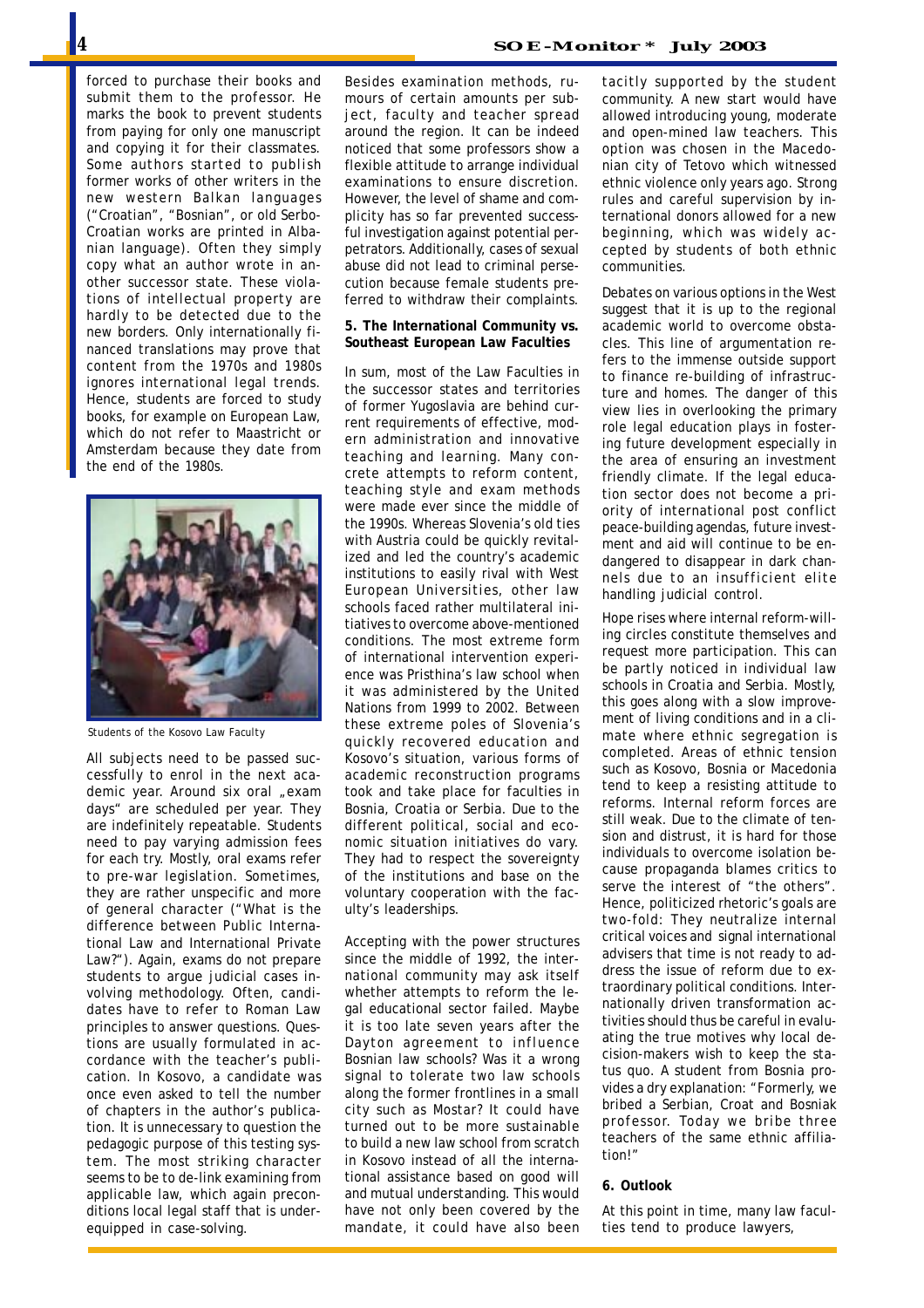who basically learn to ignore written law and to create facts, which guarantee individual careers. They might graduate with dubious legal ethics guided by the example of a few ruling teaching staff circles. Thus, a sustainable judiciary based on rule of law can hardly emerge. Since a shift of international focus took effect and local moderates, who did not migrate, might not have the chance to position themselves, negative reports will persist to dominate reports on the progress in the Western Balkans. Hence, new international academic reconstruction initiatives are advised to carefully analyse the specific conditions of each law school. Some means might be suggested here to direct law faculties to the family of serious academic institutions:

• The Bologna model should be kept to provoke internal debates at regional law schools. It still serves as a tool to identify moderate and conservative forces.

• Young open-minded teaching talent and students deserve outside support. Contradicting the hierarchical structures, staff members of the international community should see that the power-holders rarely speak on behalf of the faculty, but rather try to defend their privileges. Hence, direct political support signals the representatives of a promising future generation that they are not left alone while fighting attempts of isolation and oppression by the current law school regimes.

• As mentioned above, it might not pay off if financial support is offered in case of unwillingnes to internal reform. Power-holders might easily refuse aid when transparency and participation come along with modernisation projects. In this case, political pressure might be needed to assist international educational activities. It certainly depends on the concrete conditions how pressure shall be exercised.

• If local resistance seems to be irreversible, modern legal education should still be offered. Instead of pumping financial support in hopeless projects, resources should be used to support private law schools. Similar initiatives in the region proved that the youth saluted institutions, which set strict rules and prevent misconduct by self-proclaimed power-holders.

**Dr. Sebastian von Münchow Office of the Coordinator of the Stability Pact**

*1 The oppinions expressed in this article are exclusively those of the author and do not represent those of any organisation.*

## **The Albanian System of Higher Education - Current Status and Perspectives**

#### **1. General Overview - Albania today**

Although on the surface and for outsiders the Albanian society functions surprisingly normal, it is an open secret that many shady activities take place behind the facade and a widespread black and grey economy flourishes in parallel with the legal economic activities.<sup>1</sup> Even though Albania is the poorest country in Europe according to official calculations, there is a lot of unofficial money in circulation. First and foremost, a great deal of money enters the country through family members living and working abroad, mainly in Greece and Italy. Income from smuggling, trafficking and other types of organised crime contributes significantly to the underground economy.

However, the greatest problem in Albania today is corruption. Corruption is completely incorporated in the system, particularly within the public sector. Another major problem affecting Albanian society in general and of the higher education in particular is the so-called "brain drain". After 1990 many young and well-educated people began to travel abroad to seek their fortunes. Many Albanians applied for the Green Card Lottery in the USA, while Canada even advertised for people with higher

education. Most of them would like to work in Western Europe, but strict immigration laws limit the opportunity. Even families where the parents have good jobs often leave the country to seek a better future for their children. Young post-graduates who



*Dr. Pandeli Pani (centre) on a conference in Tirana.*

have spent some time as Master's or Ph.D. students abroad often remain there after completing their studies.

#### **2. The situation at the universities**

Currently, the Albanian system of higher education continues to be characterised by a monopoly of state institutions. There are eight state universities (three of them in Tirana), three institutions of higher education

(High Institute for Martial Arts, Art Academy and Nursing College) and one private university. In this sense, the state continues to control the academic system.

As a part of the public sector, the institutions of higher education are facing problems with which the rest of society is struggling. There are, for instance, power shortages during winter as well as during summer. Thus one cannot use any computers, photocopiers or other lab facilities. University libraries often contain obsolete book collections from the communist era. Public budgets have not considered the libraries a high priority and modern literature is limited to donated international material.

The budget on university education covers only ten per cent of the overall state budget for education. Approximately eighty per cent of the budget is for payroll. The remainder can be used for other purposes. The payroll budget is the only part managed by the colleges. There is normally one secretary responsible for disbursing salaries in cash to all staff every fourteen days – a serious indicator of the unreliability of the Albanian banking system.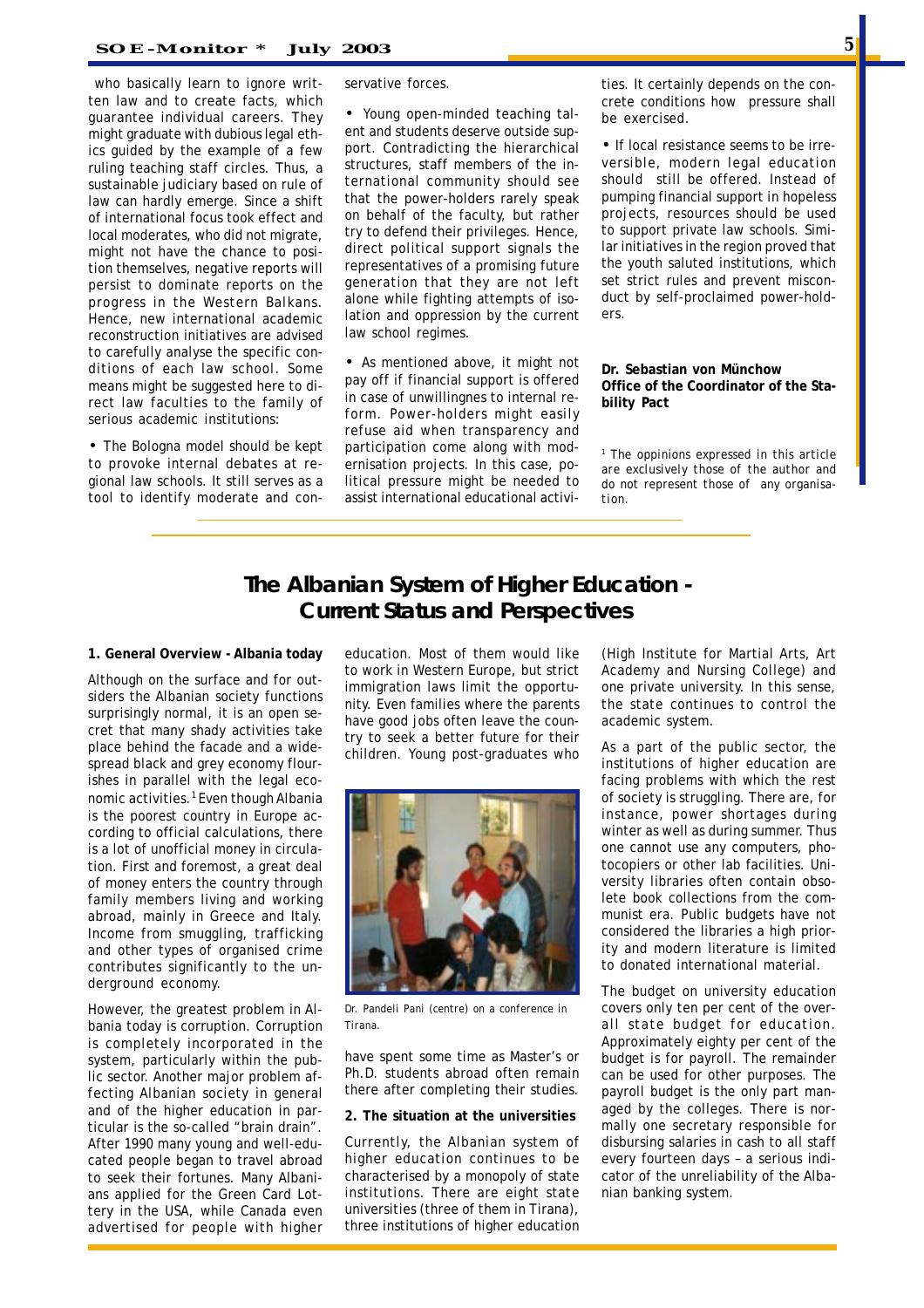The other funds are administered centrally. One must apply for mere office needs, e.g. pens, paper, chalk, cleaning equipment, a new chair or a new shelf. It is clear that such procedures are time consuming and require more personnel, thus increasing the bureaucracy.

*Admission to universities:* After the communist times, a university education is seen nowadays as a privilege, not a public good. The idea that education provides the means to achieve private benefits to individuals and families is widespread, whereas only a few still perceive it as a social benefit to the society as a whole. Even today, admission in universities is still based on the *numerus clauses* – a controlled quota system, which seems to be a factor for Albania having the lowest per capita percentage of university attendance in Europe. Only six per cent of all high school graduates receive a university education. Approximately 30,000 students are enrolled at institutions of higher education in Albania, thus only one per cent of the population.

During the communist era party authorities in the local government institutions maintained restricted admission (numerus clausus) for all fields of study. Presently, current applicants to an Albanian university must also pass the admission test. These tests are required for all majors. The competition consists of a written multiple choice test in two parts: one part drawn up by the Ministry of Education, containing questions related to the upper secondary school (high school) curriculum; the second part is drawn up by college representatives and concerns subjects related to the applicants' desired course of study. The participants who gain the maximum points are admitted. The cost for participation is approximately 15 • and a young applicant is allowed more than one attempt. Those who pass and attend university pay a small annual tuition fee (approximately 20 •).

Although the admission test is advertised as a tool for selecting the best qualified applicants and as a possibility for free access to the universities, the actual tests are not professionally prepared due to a lack of expertise and thus have not yet proven very effective. The inherent defects in the entrance examinations can be summarized as follows:

Firstly: The section pertaining to the upper secondary school curriculum seems unnecessary. The Ministry of Education should ensure that these test are organised for all students and that these require a higher standard. The use of such tests creates the impression that the Ministry of Education admits the disparities in high schools.

Secondly: The teachers have to evaluate the tests within such tight deadlines that it is impossible to perform properly. Furthermore this timepressure causes far too many mistakes in the evaluation of the tests.

Thirdly: Another element inherited from the communist times is the legal privilege of the Prime Minister and the Minister of Education to grant entries to as many as fifty persons, bypassing the admission test. Interesting is the fact that these entries are offered to students who could not pass the admission test.

Fourthly: It is difficult to secure a place in popular branches of study such as law, economics, business administration or foreign languages. Applicants for less preferred study programmes must also fulfil a minimum point requirement in the competition, but even here the "gifts" in form of cash given to the professors may help to get more points or to bypass bad results. The offered amount of money varies depending on the career offered when graduating. This is not surprising because university salaries are usually low. A university teacher in Albania receives a salary of approximately 300 - 350 • per month – which is low compared to the average Albanian's standard of living.

*Teaching methods and teachers:* The major problem of the education system in Albania relates to the traditional teaching methods of rote learning and rigid state curricula, which stand in the way of innovation and initiative. The lack of modern teaching materials and acceptable physical frameworks plague educational institutions. Although some positive results have been achieved in revising existing and introducing new curricula at the universities, the curricula are still too old. The teaching methodology is a grave concern. It frequently consists of monologues of the lecturer who reads his notes or a book he has published. Lectures do not include lively discussions or enough time for questions. Even the seminars consist of students reciting some pieces of lectures by heart, rather than debating and providing arguments to support their opinion. It is not rare for a lecturer to require students to buy a book written by him – furthermore the lecturers often sell their own samples.

The greatest problem facing higher education in Albania today however is the insufficient training of the teaching staff, both professionally and pedagogically. Because of the low salaries and lack of basic working conditions, it is not attractive to be a university teacher. Around eighty per cent of the academic staff is under 25 and have only recently graduated. Around fifty per cent of the academic staff is under-qualified. Although after 1990, due to the country's opening up to the world, there have been increased opportunities for professor mobility, the level of professionalism remains low. After the fall of communism a new university hierarchy emerged, dominated by senior professors. These traditional



*University of Tirana (photo: Gend Halili)*

professors often resist change in the method of teaching. On the other hand, poorly paid professors are either leaving the country or abandoning their profession for better-paid and less prestigious jobs, e.g. as a local interpreter working for a international organisation, because a monthly salary of an interpreter is five or ten times higher than that of a university instructor. Other problematic areas are the lack of research as well as a lack of collegial training provided by experienced teachers to young, less experienced teachers.

After 1990 High Educational Institutes were upgraded to the university level. This policy of establishing new universities and study programs outside the capital has been implemented in order to increase higher education participation rates and to bring higher education opportunities geographically closer to students in various regions of Albania. The low academic qualification of the staff is still of great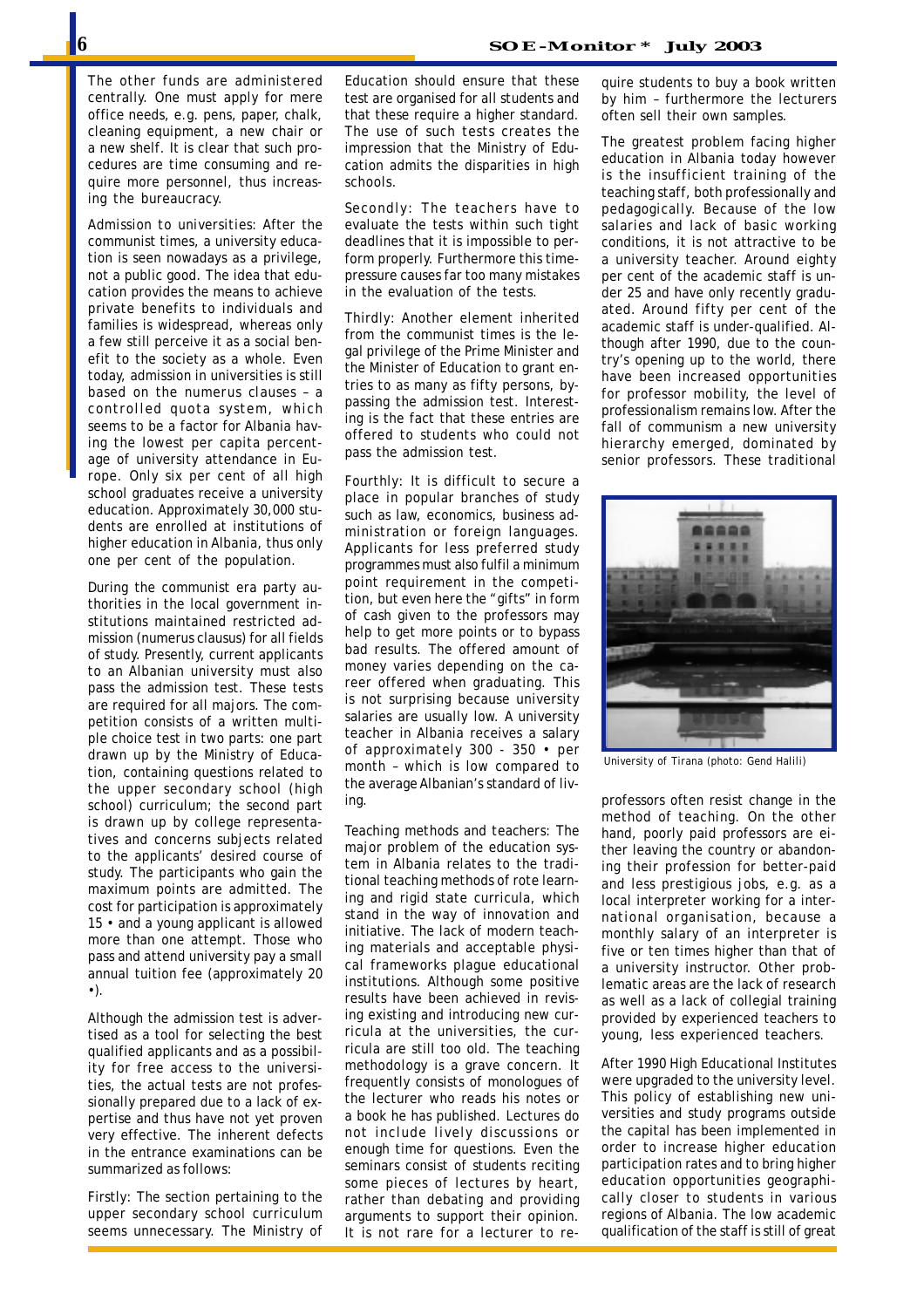concern. The percentage of teachers without a degree is: Vlora University 92 per cent, Elbasan University and Gjirokastra University 75 per cent, Shkodra University 64 per cent and Korça University 61 per cent.

*Studies, students and the exam system:* Most university degree programmes are four-year courses and are completed with what corresponds to a Bachelor's Degree. In Albania efforts have been made to introduce possibilities for further graduate education to the Master's or Ph.D. level. Although there are some post-graduate courses e.g. at the faculty of Economy, Law, Medicine or Philology in Tirana, they continue to experience a shortage of teachers who are qualified to conduct research. Most of the university teachers lack a Master´s or a Ph.D. degree. Written work, group work and exercises are rare. Under these circumstances, system reform becomes much more difficult. Socially, many students are often driven to study because of familial expectation and not personal initiative. Consequently, there seems to be a lack of interest among many students, who thus focus on a minimum level of learning, just to pass the exams. For example, low participation is evident in the auditoriums; students appear frequently without even bringing books or taking notes with them. Independent learning such as Internet research or studying supplementary materials not sufficiently encouraged. This is related to the low motivation to study, but also to the fact that most of the students do not speak foreign languages.



*Corridors of the University of Tirana (photo: Gent Halili)*

All the students need to pass their exams successfully so they can be enrolled for the next academic year. If a student fails the exam, he or she has the right to reattempt. Failing for the 3rd time results in dismissal. As a rule exams are written (not oral) and for some majors they are presented in the form of multiple choice. On the one hand this method is used to prove that the professor is objective, but on the other hand this means that the students are not trained in oral or written argumentation or in analysing or giving account of complex problems.

#### **3. International Cooperation**

International cooperation, especially through the TEMPUS programme since 1992, offers a good opportunity for the establishment of academic links with European universities as well as for information and institutional modernisation. Furthermore, TEMPUS projects include experience exchange and training of teachers, both professionally and pedagogically, as well as training of administrators, for the reform on study programmes according to European standards and for restructuring of the physical facilities. With the assistance of foreign experts, Albania continues to strike for the reform of the academic process at the universities in compliance with the Declaration of Bologna.

In addition to the TEMPUS program, World Bank and SOROS Foundation have financed and supported the reform of Albanian universities. Several European universities have assisted various Albanian faculties. Another positive development is the cooperation between universities in Albania, Macedonia, Kosovo and Turkey, which is clearly visible inter alia in an agreement concerning mutual recognition of diplomas. The government and the donor community acknowledge that the education sector, especially the institutions of higher education, should play a decisive role in the development of Albania in the future. Of course the knowledge the graduates are empowered with will be decisive in their future work in the public and the private sector. But with the large number of government agencies and NGOs carrying out important reconstruction work in the higher education system of Albania, unfortunately, development assistance activity is less observable. This is closely related to the fact that coordination between all these different large and small organisations is practically nonexistent. There is much duplication of work and dearly bought experience is lost due to the swift flow of short-term advisors.

#### **4. Future perspectives**

Albania needs a mid/long-term development strategy for high education based on a clear vision and definition of needs in compliance with the Bologna Declaration.

One of the conditions the students should meet is their knowledge of foreign languages at least to that extent that they can read supplementary materials. Professors should prepare readers to enable the students to analyse different ideas and points of view.

Perhaps the universities in other cities would better be converted into high schools specialised in particular areas. It would be preferable for Albanian authorities not to support the idea of splitting the faculties into e.g. Faculty of History and Philology and Faculty of Foreign Languages. But the government could encourage the establishment of new specialised departments that would offer interdisciplinary studies.

The twinning between faculties through donor projects such as the ones from the World Bank or TEMPUS is very useful. Because of the lack of coordination between projects and donors it is best to have one cooperation partner who can provide and co-ordinate support in all areas: instructing the teachers in didactic methods, building the capacity of the management and administration, and preparing textbooks and other teaching materials. Through bids they could be able to find the best university in Western Europe suited for this purpose. This way seems more effective than the requirement of the TEMPUS programme that at least three different countries participate in an institutional project, two of which must be EU member states.

Despite institutional projects the TEMPUS program should offer more opportunities for long-term individual scholarships, because the greatest problem for the universities in Albania is the insufficient training of the teachers professionally and pedagogically. Scholarships should last at least six months, because short-term scholarships are considered more as tourism opportunities rather than possibilities for scientific qualification.

Despite difficulties of Albanian students due to language problems and Albania's problems with appropriate technical equipment and sufficient internet-access, the distance learning offered by Western universities via internet is an area that could successfully be targeted. This could support the efforts to provide more Albanians with the opportunity to continue their studies for the Master's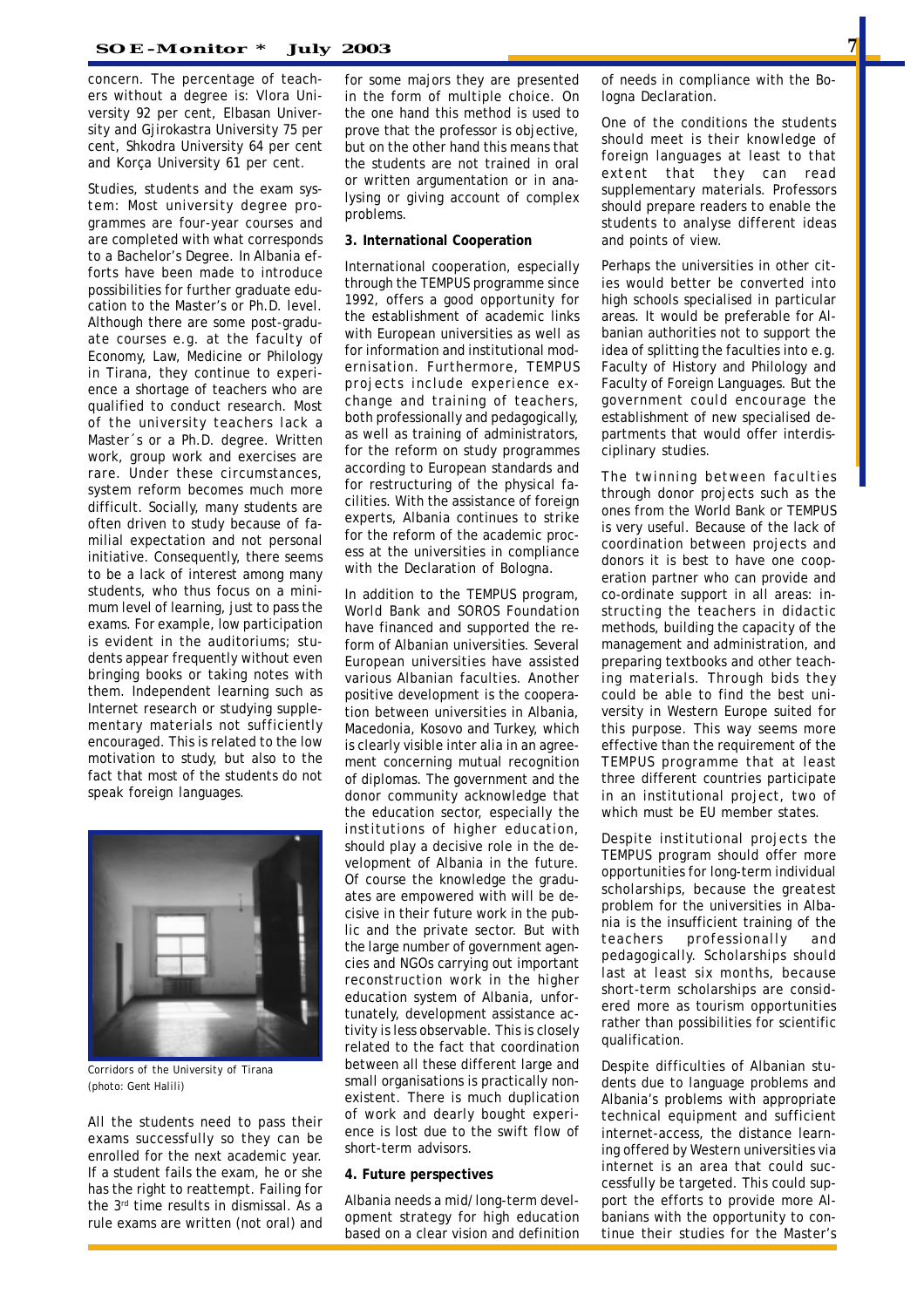and Ph.D. degrees during the transition period. One good model could be the Southeast European Media College in Sofia that offers Master's studies for students from Eastern and South - Eastern Europe with financial assistance through the Stability Pact of South Eastern Europe. The students admitted to the programme have to be physically present at the University of Sofia only two weeks per semester. Thus the students can cover their expenses themselves or through scholarships.

Summer Universities similar to the one organised in Prishtina by the Dutch foundation "Academic Training Association" would be of great assistance for the improvement of the education and academic level of Tirana University. Last but not least the refor-

mation of university libraries is indispensable.

**Dr. Pandeli Pani**

**Editor, Albanian Section, SEE programs, Deutsche Welle**

*1 The oppinions expressed in this article are exclusively those of the author and do not represent those of any organisation.*

# **Can Higher Education Cooperation Contribute to the Goals of the Stability Pact?**

### **A Report on a Special Program by the German Academic Exchange Service**



From early on the Stability Pact gave high importance to the role of education, culture and youth in promoting tolerance, ensuring ethnic coexistence and shaping modern democratic societies in South Eastern Europe (SEE). But need oriented and modern education opportunities are just as critical for the sustainable development of the newly established societies and their economies. Sustainable development requires qualified local experts and decision makers. Consequently, the modernisation of academic education is a crucial and long-term infrastructure investment.

Throughout the 1990s the DAAD was one of the few international actors in the field of higher education that maintained its scholarship programs in SEE. Drawing from this experience the DAAD strongly advocated the inclusion of higher education development in the objectives of the Stability Pact for South Eastern Europe and launched a special program for academic development and cooperation with SEE at the end of 1999. This was

possible thanks to the German Foreign Office, that has to date supported the DAAD's initiative with almost 11 Mio • from the German contribution to the Stability Pact.

The program's objectives include:

• quick and sustainable improvements of the quality of education and training at universities throughout SEE,

• academic qualification of young experts from the region with specifically targeted support measures,

• re-/establishment of teaching and research networks within the region and of academic cooperation with German partner institutions.

Today more than 40 academic networks look back on almost four years of intensive work in key subjects with particular relevance to the development of the region's infrastructure, such as engineering, information technology, agriculture and forestry, health, law, economics and European Studies. Coordinated by German universities, academic institutions from Albania, Bosnia and Herzegovina, Kosovo, Macedonia, Serbia and Montenegro constitute the core group. Partners from Bulgaria, Croatia, Hungary, Romania and Slovenia joined

various networks as well.

By involving several universities from the region in each of the projects, some 130 institutes, faculties or individual scientists and teachers share their know-how, jointly carry out intensive courses and summer schools, develop new curricula, teach modules and material, publish research results and make use of their German partners' input and facilities. To this aim in 2002 alone some 1,000 faculty and students from SEE visited their partners in neighbouring countries, German partner institutions paid almost 400 visits to their partners in SEE, and some 700 students and faculty came to Germany for short-term study or research stays.

In addition, the DAAD has established a regional scholarship program, which provides young people with the opportunity to obtain a university degree in neighbouring countries. Beyond the individual qualification the scholarship program strengthens well-established degree programs that were previously developed through German or EU funding, encourages regional mobility and prepares the ground for future academic cooperation.

*The German Academic Exchange Service (Deutscher Akademischer Austauschdienst - DAAD) is one of the world´s largest intermediary organisations supporting academic cooperation in education, science, culture and research world wide. With an annual budget of 265 Mio Euro (2002) the DAAD promotes a wide range of programs and projects open to all countries and academic subjects, such as the funding of individuals on all academic levels and supporting German Studies and German Language abroad. In recent years project related DAAD funding programs have increased significantly trough the rising importance of higher education cooperation and development in international relations. Today DAAD coordinates a large number of long-term cooperation programs.*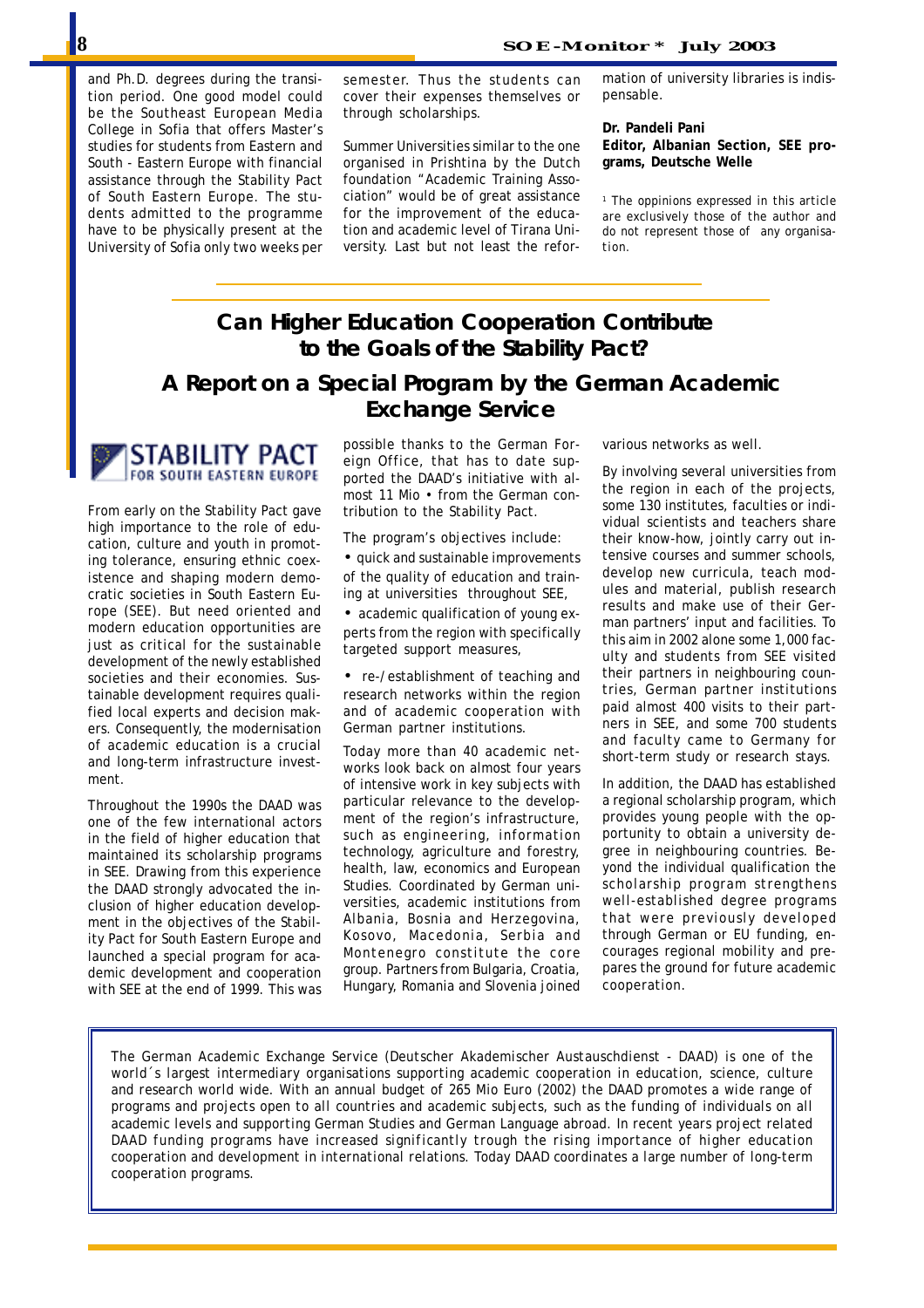#### **Literature:**

Darko Jakovljevic and Nicole Tepasse**, Südosteuropa Studienführer,** ed. by the German Academic Exchange Service, Gütersloh 2003.

Eduard Mühle and Rudolf Smolarczyk, **Handbuch der Hochschulen. Ostmittel-, Südosteuropa und Gemeinschaft der Unabhängiger Staaten,** ed. by the German Rector´s Conference, Bad Honnef 1995.

When looking at the greater picture, the program's success might seem a drop in the ocean. Like in many other sectors the universities of the region were bled white through the consequences of armed conflict, and political and economic instability. There is a dramatic lack of qualified young staff, equipment and funding, academic reforms progress slowly, and the career perspectives for welltrained graduates are rather dim. And despite genuine efforts and many good practice models, there remains much room for improvement when it comes to the coordination between various fields of development assistance (for example between infrastructure and education).

Still, the interim results of the DAAD's special program are encouraging. A lot has been achieved with – comparably – small financial input:

• Through the funding criteria, interregional cooperation has proved to be beneficial to the networking partners from SEE. An "added value" was achieved by sharing scarce resources. Many of the projects have visibly improved the quality of academic teaching. Even entire master courses have been and are established. Joint publications and research results have raised the interest of the international scientific community. Also, German universities show an increasing professional interest in maintaining academic contacts and projects with partners from SEE.

In some cases the DAAD projects have lead to developing solutions for acute problems concerning more than one of the SEE countries - such as the results of the working group from Rostock, Skopje and Belgrade investigating questions regarding the optimisation of electric power supply in Serbia and Macedonia. Decision makers become more attentive to the competence of and the need for academic experts to solve problems locally.

• Also, cross-border cooperation on topics of common interest has helped to overcome isolation and even resentment among some of the cooperating partners.

• And finally, many of the partnerships that were developed through the DAAD program in the frame of the Stability Pact have meanwhile acquired additional funding from other sources (e.g. within the TEMPUS/ CARDS program, the 6th Framework Program for Research and the German Ministry for Education and Research, BMBF, or the German Agency for Technical Cooperation, GTZ), be it for new projects or for an extended range of activities. The DAAD program has thus prepared the ground for (re-)introducing isolated scientists and academic institutions to the international scientific community.

Thanks to the commitment of the German Foreign Office, the DAAD will continue its support for the academic development and cooperation with South Eastern Europe in the coming years. The program remains open fornew proposals and partners, from higher education institutions as well as from other international organisations working in related fields. Further information is available at http:/ /www.daad.de/stabilitaetspakt.de.

**Karen Roberts Program Coordinator, DAAD**

#### **Internet Addresses:**

 Stability Pact for SEE, Working Table 1, Task Force Education and Youth, Enhanced Graz Prozess, Activity Report Dec. 2002 - May 2003: **www.stabilitypact.org**

Internationales Büro des Bundesministeriums für Bildung und Forschung: **www.internationales-buero.de**

> South East European Educational Network: **www.see-educoop.net**

DAAD, Academic Reconstruction of South Eastern Europe: **www.daad.de**

German Rector´s Conference: **www.hrk.de**

Alexander-von-Humboldt-Stiftung (in cooperation with the Fritz Thyssen Foundation): **www.humboldt-foundation.de**

Balkan-Initiative der Berlin-Brandenburgischen Akademie der Wissenschaften: **www.bbaw.de**

> Gemeinnützige Hertie-Stiftung: **www.ghst.de**

Civic Education Project. Strengthening Democracy Through Education:

**www.cep.org.hv**